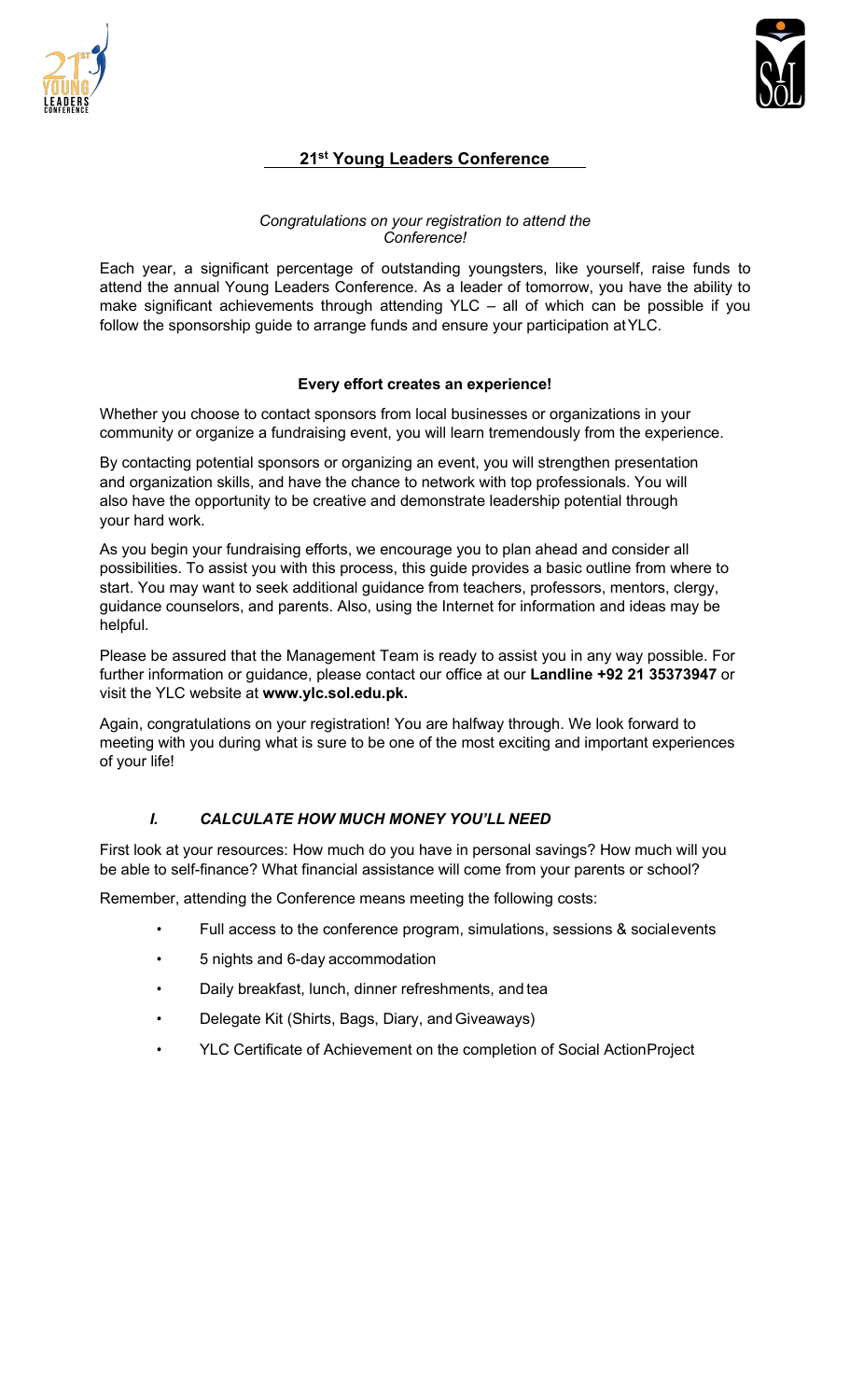



To determine the amount of funding that you will need, we recommend that you start by making a list of your resources. While doing this, you may use the balance sheet shown below.

|  | <b>BALANCE SHEET</b> |
|--|----------------------|
|  |                      |

| <b>Your Conference Cost</b>          |            |  |
|--------------------------------------|------------|--|
| <b>Conference Tuition</b>            | <b>PKR</b> |  |
| Travel (to and from the conference)  | ÷          |  |
| Incidentals (phone calls, souvenirs) | ٠          |  |
| <b>Total Conference Cost</b>         | =          |  |
| <b>Available Funds</b>               |            |  |
| <b>Your Savings</b>                  | <b>PKR</b> |  |
| <b>Family Contribution</b>           | ٠          |  |
| Total Available Funds                | =          |  |
| <b>Sponsorship Funds Needed</b>      |            |  |
| <b>Conference Costs</b>              | <b>PKR</b> |  |
| <b>Available Funds</b>               |            |  |
| <b>Required Sponsorship Funds</b>    | =          |  |

## *II. DETERMINE HOW YOU WILL FUNDRAISE*

Once you have calculated how much money you need to raise for the conference, the next step will be to decide your plan of action. Do you have a creative idea that will attract potential sponsors? Are you interested in communicating with professionals in your community? You may decide to organize a fundraising campaign that attracts the local media or you may choose to formally seek support from businesses and organizations. There are many ways to fundraise and developing a plan of action that will enable you to learn new skills and have fun at the same time is important.

"Whatever you are doing for fundraising, do it yourself and don't let any of your close friends or family members do it for you because it will benefit you a lot in life... it will help you build confidence to stand up for yourself whether you are giving a speech, reading an essay, or talking to people you don't even know. Doing this fundraiser, it benefited me in life... **Example: Sheheryar Hussain, Karachi**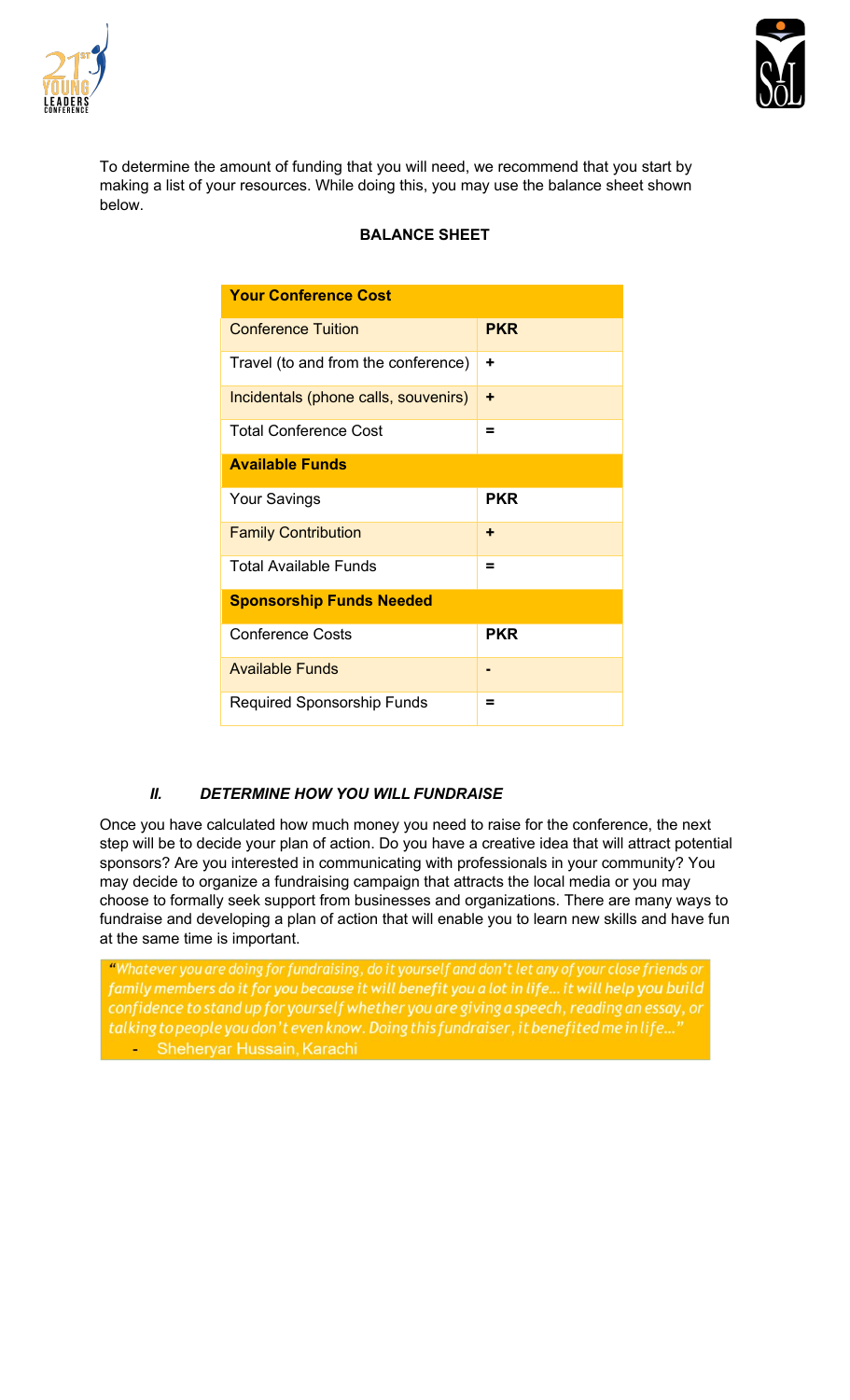



## *PLAN A: EARNING*

Instead of asking for sponsorship, you can very easily, with little hard work, earn the money yourself and feel very good about it. Here are a few ideas. These ideas care for the fact that you are, most probably, a student and only have part-time available during week-days and full-time during weekends.

We are sure you will have many more ideas…

| <b>Scope of Work</b>    | <b>Description &amp; Level of Earning</b>                                                                                                                                                 |
|-------------------------|-------------------------------------------------------------------------------------------------------------------------------------------------------------------------------------------|
| <b>Tuition</b>          | Investment in space, or else join tuition Centre, then no<br>investment. Self-employed – Monthly earning up to PKR<br>20,000. Work at another tuition Centre, earning up to PKR<br>10,000 |
| <b>Personal Selling</b> | With a minimal initial investment in goods to be sold, either<br>on Social Media Pages, amongst your friends, or other<br>institutions. E.g.                                              |
|                         | Bakery goods, books, easy foodstuff, etc. Investment PKR                                                                                                                                  |
|                         | 5,000. Earning up to PKR 15,000 per month.                                                                                                                                                |
| <b>Write Articles</b>   | Online pages allow you to write articles and give you a<br>decent, earning against it per month. Investment: none<br>Earning up to: PKR 15,000 per month                                  |

# *PLAN B: ORGANIZING A FUNDRAISING EVENT*

## *Step 1: Decide the 3 W's – What, Where, and When*

Deciding the 3 W's will mean deciding **what** fundraising idea you will pursue, **where** it will take place, and **when** it will occur so that you get the best possible response from your network. As you begin, you might find it more helpful to work together with other students from your institute who will also be attending the Conference.

## *Step 2: Determine Your Plan of Action*

To organize a successful fundraising campaign, you may want to follow these steps in organizing event logistics:

- Discuss your ideas with a mentor, teacher, parent, peer, or someone whocan offer you guidance.
- Get necessary authorization/permission if you are hosting an event atyour institute or at a public location.
- Recruit help (consider working as a team with other conferencenominees from your institute).
- Determine how the money will be collected.
- Plan how you will advertise or create publicity for your event. Events nowadays are being advertised through socialmedia.
- Organize your message Be able to answer questions about the purpose of the Conference, how you will benefit from attending,etc.
- Gather materials and resources that you will need.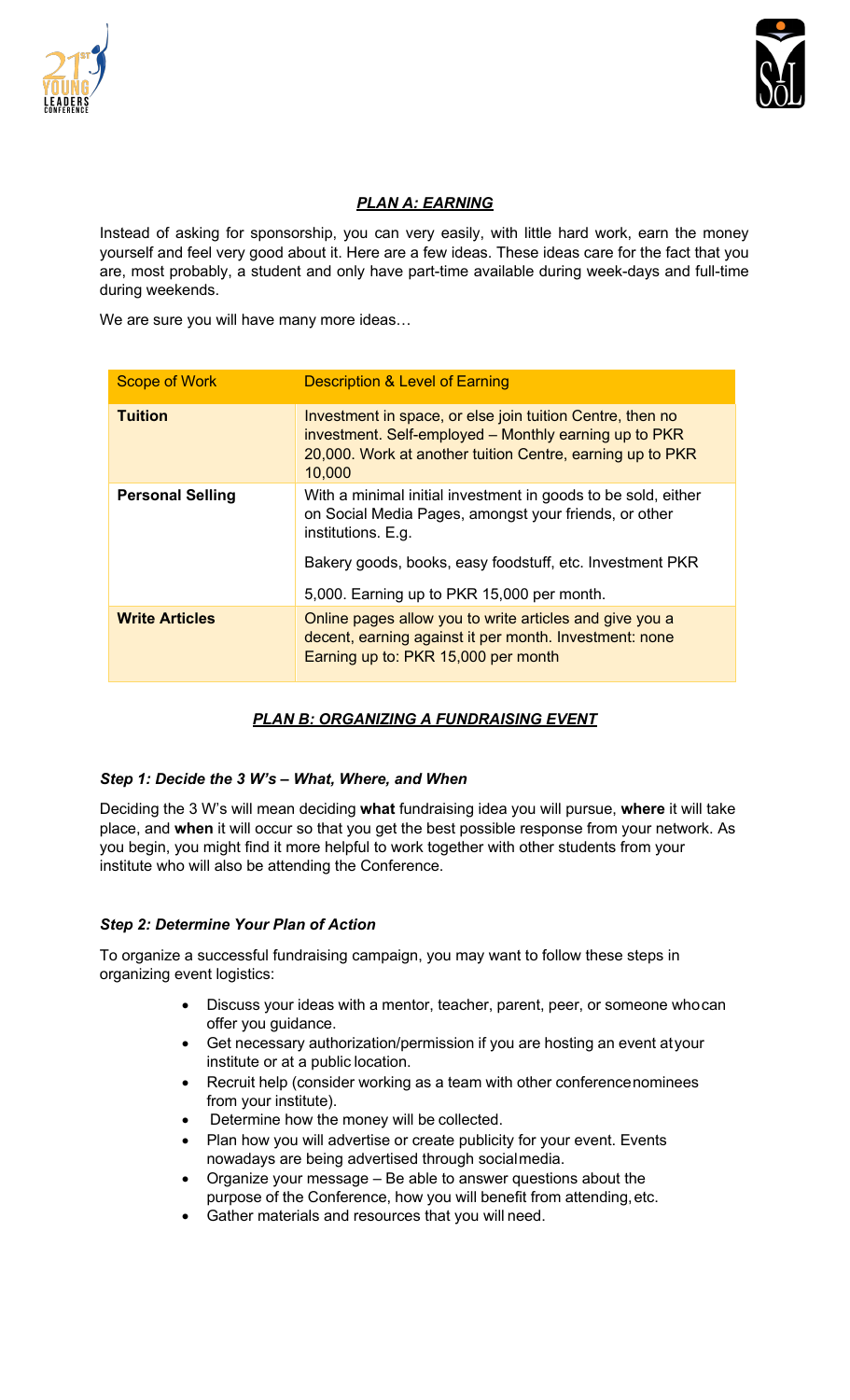



### *Step 2: Get Started!*

Once you have organized all of the logistics of your fundraising event, you're ready to get started! The most important thing to do to get the ball rolling is to promote the service that you are offering. You may want to post flyers in local supermarkets, stores, or libraries, place an announcement in your institute or local newspaper, or inform people by social media and word of mouth. After your event, don't forget to thank everyone who has supported you in your fundraising efforts.

### *Plan C: Seeking Sponsorship Support*

### *Step 1: Find Potential Sponsors*

There are plenty of places to find potential sponsors in your area. An Internet search of company websites provides detailed contact information and profiles of company directors who can be contacted. Your most valuable resources are people active in community affairs, like your institute, principal, teachers/professors, heads of clubs you may be a part of, or relatives and friends working for big companies who would refer your interest in attending the conference to their top management. They are knowledgeable and may be willing to help you find sponsors. Ask them for help!

Meeting with community leaders and asking for help is not as difficult as you might think. Many adults enjoy talking with young people and sharing their experiences. So relax and talk to people about the Conference and what you intend to gain from it. Be honest about what you want— represent your case openly and sincerely. Seek out adults who can point you towardthe right individuals or businesses to solicit for your Conference sponsorship. Choose adults who have raised funds in your community and who have good contacts and information. They can shorten your quest for sponsorship funds by knowing which businesses and organizations will be most likely to give and how generous they might be. You can also contact the list of sponsors on our website: www.ylc.sol.edu.pk

Don't limit the scope of your mission. Many businesses and organizations in surrounding cities or towns of your residence may be willing to help. Seek out businesses that serve, employ, or are patronized by the residents of your community and the students in your institute.

#### *Step 2: Write Your Sponsorship Request*

With a list of potential sponsors in hand, you are ready to begin fundraising! You need to introduce yourself and your cause to potential sponsors. A letter is a terrific form of introduction. In the letter, clearly state the following: your name; institution; phone number; where you live; why you are writing; why you want to attend the Conference; what the Conference is; how much money you will need; and your desire to meet and discuss this further.

Use our *Sample Fundraising Letter* as a model. Your letter can be tailored after this model, although yours should be original. It should provide a personalized description of your recent achievements and extracurricular and community activities. Remember, your letter is the only information a potential sponsor has when deciding to see you and whether to give you funding, so be creative and clear. You may want to make copies of the information we sent with your nomination and provide it to your potential sponsors. Good fundraising letters convince readers that the request is worthwhile. Potential sponsors may want to know how they will benefit from helping you. You might tell them that you will become a better citizen within the community. Also, inform the company that they will receive positive publicity when you include a reference to the organization.

Give potential sponsors the information they need to make their decision. Include the balance sheet (see Step 1) that justifies your request. Tell them how much you need and suggest that they may provide all or part of the money. Be sure to indicate that any support would be greatly appreciated. Also, tell them which other businesses and organizations you are contacting.

It is important to keep a copy of the letter for your records. An individual or business you have contacted may lose it or ask about it, and you want to be able to send a duplicate copy and answer their questions confidently.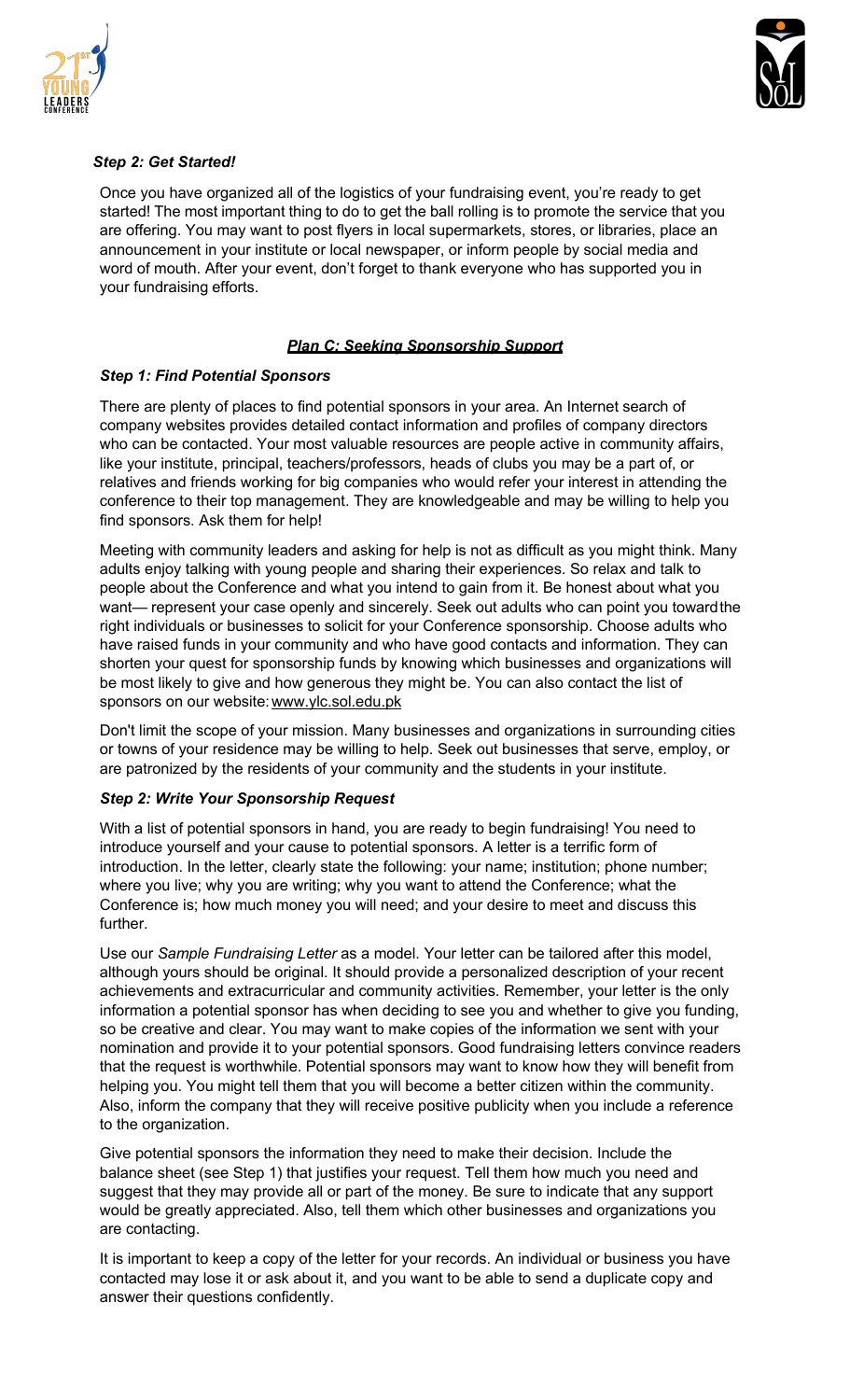



### **SAMPLE FUNDRAISING LETTER**

(Date of Letter)

**Receivers Address:**

**Mr/Ms**  (Name) (Designation) (Name of the Organization) (City)

## **Dear Mr/Ms (Name)**

### **21st Young Leaders Conference, July, 2022**

As a responsible corporate citizen, your larger aim is to build and strengthen communities. This is your opportunity to promote leadership in the youth of tomorrow.

The 21st Young Leaders Conference, is being held on July, 2022 at Dream World Resort, Karachi. The Young Leaders Conference is the largest annual youth event of Pakistan, attended by youngsters aged 18-24 from every corner of the country and from around the world. The YLC is a 6-day residential conference designed to be a rigorous and thoughtprovoking leadership training program, having a legacy of 20 years. You can find out more about YLC on the website www.ylc.sol.edu.pk

Imagine coming across a life-changing experience, wanting to participate, yet standing sown due to a lack of funds. This is where I stand, amongst many others.

This life-changing experience will enable me to interact with many prominent personalities. Most of which we only read about in papers or on the television screen.

My participation at this event will allow me to build on myself, in a personal capacity. This will then empower me to transfer my knowledge to my friends, colleagues, and to my community.

Thus, the following investment is not just for me as an individual but for an overall process of change and development.

My participation in the Conference depends on whether I can raise Rs. **in** in sponsorships. The Conference tuition is Rs. \_\_\_\_\_\_ and my travel to the Conference will cost me Rs. . Though I have gathered Rs. through my family, institution, and personal savings. Hence I still reach out to you with a standing sumof Rs. .

It would be a privilege for me to represent your esteemed organization during the 6 days of YLC, 2022. **Write down what you can do for the company. Possible suggestions are – Announce the organizations' names as marketing ventures, an intern for the organization, write a detailed post-conference report, etc.**

I hope you assist me with all or part of these costs. My fee must be paid at the earliest, as there are only 250 seats in total. Your support for my sponsorship request would be greatly appreciated. I will contact you next week to discuss the possibility of receiving your support.

Also, enclosed herewith is the YLC flyer to answer your queries regarding the conference details, and help you make your decision. Please contact me at (your contact information) or the Conference at ylc@sol.edu.pk or UAN +9221 35373946 for any further queries.

Sincerely,

(Your

name) (Address) (Phone Number) (E-mail)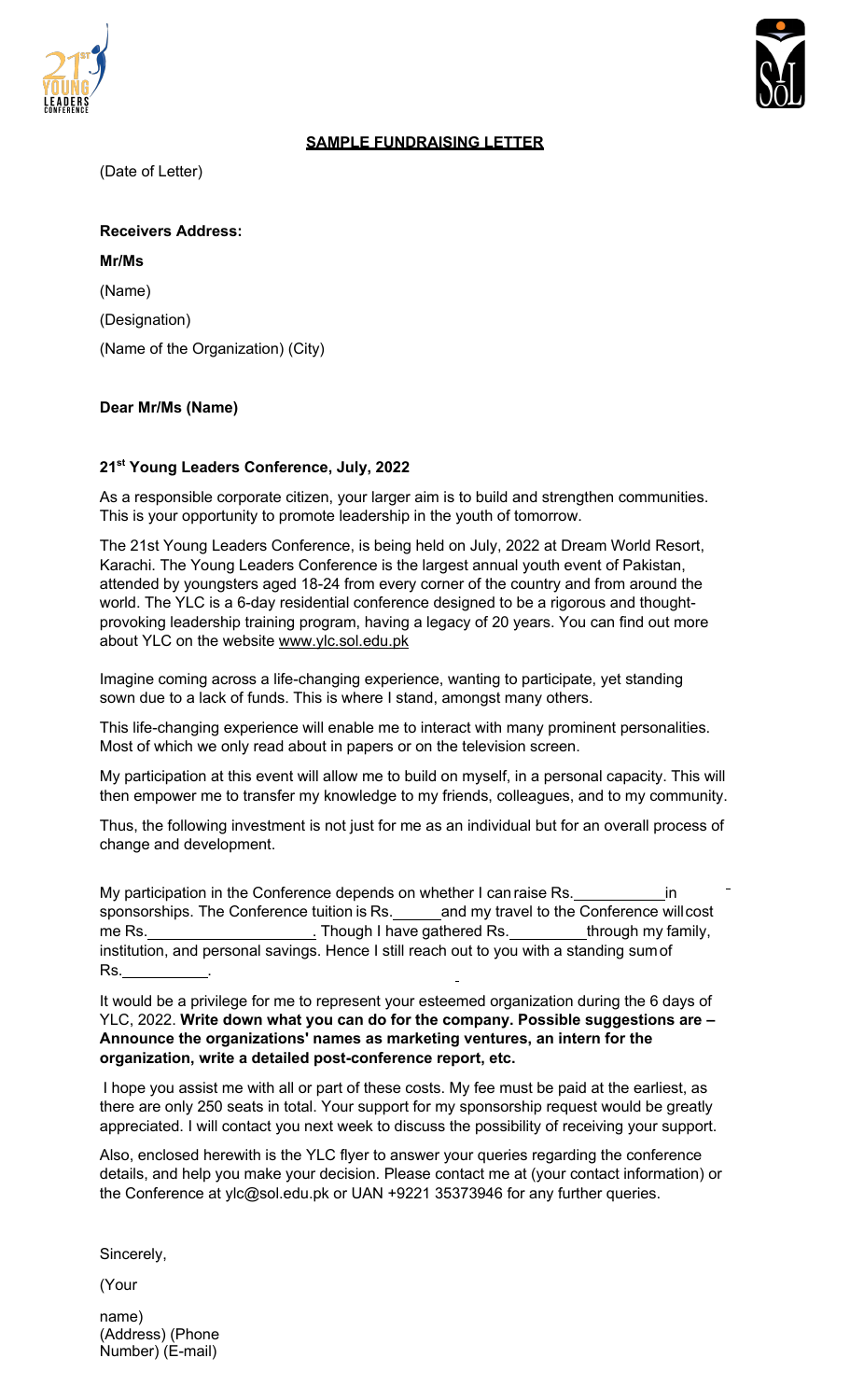



### *Step 3: Follow Up With a Phone Call*

Speaking with your sponsors is as important as sending your letter. The success of your fundraising efforts often depends on this part of the process. Your call to each potential sponsor is a reminder that you are waiting anxiously to hear about your sponsorship request. Wait a week after sending your letters before making follow-up calls. When you call, speak slowly and clearly, introduce yourself, state the purpose of your call, and suggest that the potential sponsor arrange a meeting with you and your parents or family members. In some cases a meeting will not be possible, so you should be prepared to talk with your potential sponsor over the telephone. Make sure that when you call, you have your letter and the information you received about the Conference in hand so that you can easily refer to this information during your conversation.

If you can arrange a meeting with a potential sponsor, planning and preparing are essential to the success of your presentation. Being prepared will help you overcome any nervousness you might feel. You and your request are worthy and reasonable, so forge ahead! Make your presentation honest and simple. You may want to bring the following items to your meeting:

- The acceptance letter you received from the Conference.
- Information about the Conference includes a description of the program, sample schedule, names of speakers, the YLC website address (www.ylc.sol.edu.pk),etc.
- Any recommendations from prominent individuals such as teachers, principals, ministers, etc.
- A list of recent achievements or awards.
- Your balance sheet.
- Your contact information.

Decide on a format for your presentation and create an outline highlighting the points you want to emphasize. Remember to present your material with confidence and enthusiasm.

You might want to practice the meeting with a family

member. Consider the following sample outline:

- I. Introduction
- II. Purpose of meeting
- III. Your selection to participate in the Conference
- IV. Description of the Conference
- V. Why you want to attend and what you will gain
- VI. Amount of funds needed for sponsorship
- VII. How you selected each sponsor to contact
- VIII. When you will need the sponsorship

When you are asked to whom to write sponsorship checks, tell the sponsor that they have two options. First, they may write the check to you or your parents. You can then disburse funds to SoL (School of Leadership). Second, they may wish to write the check to 'School of Leadership'. Keep all of your checks together and submit them as early as possible. If you have already submitted your enrolment application and full tuition payment and are enrolled in the program, SoL will be happy to reimburse you for any fundraising checks you receive. Use Team YLC as a reference for questions you cannot answer.

Encourage sponsors to visit the YLC website (www.ylc.sol.edu.pk) or suggest that they contact SoL for further information.